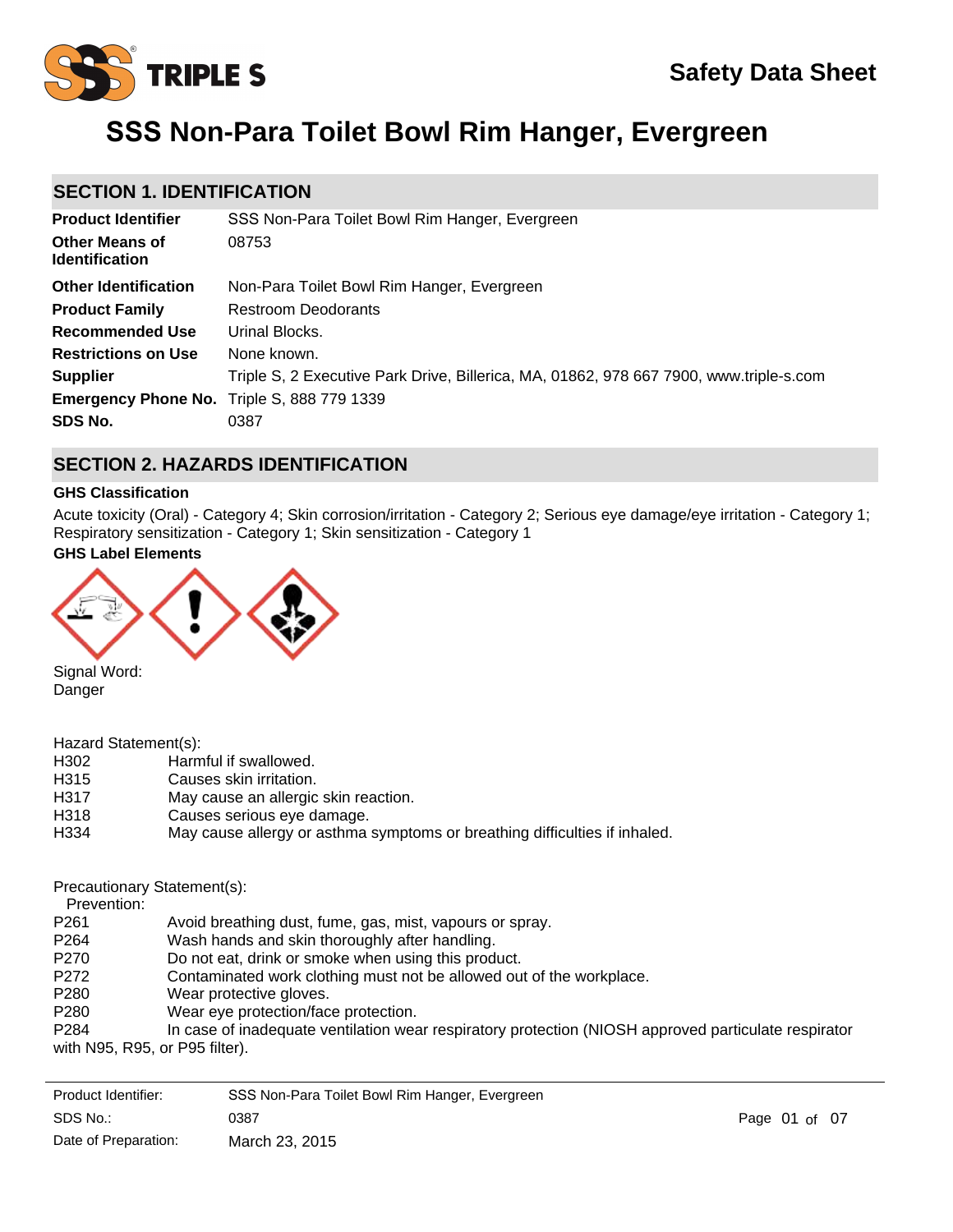Response: P301 + P312 IF SWALLOWED: Call a POISON CENTRE/doctor if you feel unwell. P302 + P352 IF ON SKIN: Wash with plenty of water. P304 + P341 IF INHALED: If breathing is difficult, remove person to fresh air and keep comfortable for breathing. P305 + P351 + P338 IF IN EYES: Rinse cautiously with water for several minutes. Remove contact lenses, if present and easy to do. Continue rinsing. P310 Immediately call a POISON CENTRE/doctor. P330 Rinse mouth. P333 + P313 If skin irritation or rash occurs: Get medical advice/attention. P342 + P311 If experiencing respiratory symptoms: Call a POISON CENTRE/doctor. P362 + P364 Take off contaminated clothing and wash it before reuse. P363 Wash contaminated clothing before reuse.

Storage:

P401 Store in accordance with local, regional, national and international regulations.

Disposal:

P501 Dispose of contents/container in accordance with local, regional, national and international regulations. **Other Hazards**

None known.

### **SECTION 3. COMPOSITION/INFORMATION ON INGREDIENTS**

| Mixture: |  |
|----------|--|
|          |  |

| <b>Chemical Name</b>                          | <b>CAS No.</b> | $\%$   | <b>Other Identifiers</b> |
|-----------------------------------------------|----------------|--------|--------------------------|
| Alcohols, C16-18, ethoxylated, solids         | 68439-49-6     | 58.70  |                          |
| Sodium sulfate                                | 7757-82-6      | 24.35  |                          |
| Fatty acids, tallow, sodium salts             | 8052-48-0      | 2.06   |                          |
| Amides, coco, N-(hydroxyethyl)                | 68140-00-1     | 4.93   |                          |
| Polyethylene glycol 400                       | 25322-68-3     | 3.05   |                          |
| N-(2-Hydroxyethyl) Dodecanamide               | 142-78-9       | 2.97   |                          |
| Other components below reportable Levels      | No CAS         | 2.00   |                          |
| Precipitated silica                           | 112926-00-8    | 1.16   |                          |
| Ethanolamine                                  | 141-43-5       | 0.21   |                          |
| Cyclohexanol, 2-(1,1-dimethylethyl)-, acetate | 88-41-5        | 0.15   |                          |
| Heptanoic acid, allyl ester                   | 142-19-8       | 0.14   |                          |
| Benzoic acid, 2-hydroxy-, hexyl ester         | 6259-76-3      | 0.14   |                          |
| Undecanoic acid, 4-hydroxy-, gamma-lactone    | 104-67-6       | 0.11   |                          |
| Live Bacterial Cultures                       | No CAS         | < 0.10 |                          |

# **SECTION 4. FIRST-AID MEASURES**

### **First-aid Measures**

# **Skin Contact**

Rinse with lukewarm, gently flowing water for 5 minutes.

### **Eye Contact**

Immediately rinse the contaminated eye(s) with lukewarm, gently flowing water for 15-20 minutes, while holding the eyelid(s) open.

| Product Identifier:  | SSS Non-Para Toilet Bowl Rim Hanger, Evergreen |
|----------------------|------------------------------------------------|
| SDS No.:             | 0387                                           |
| Date of Preparation: | March 23, 2015                                 |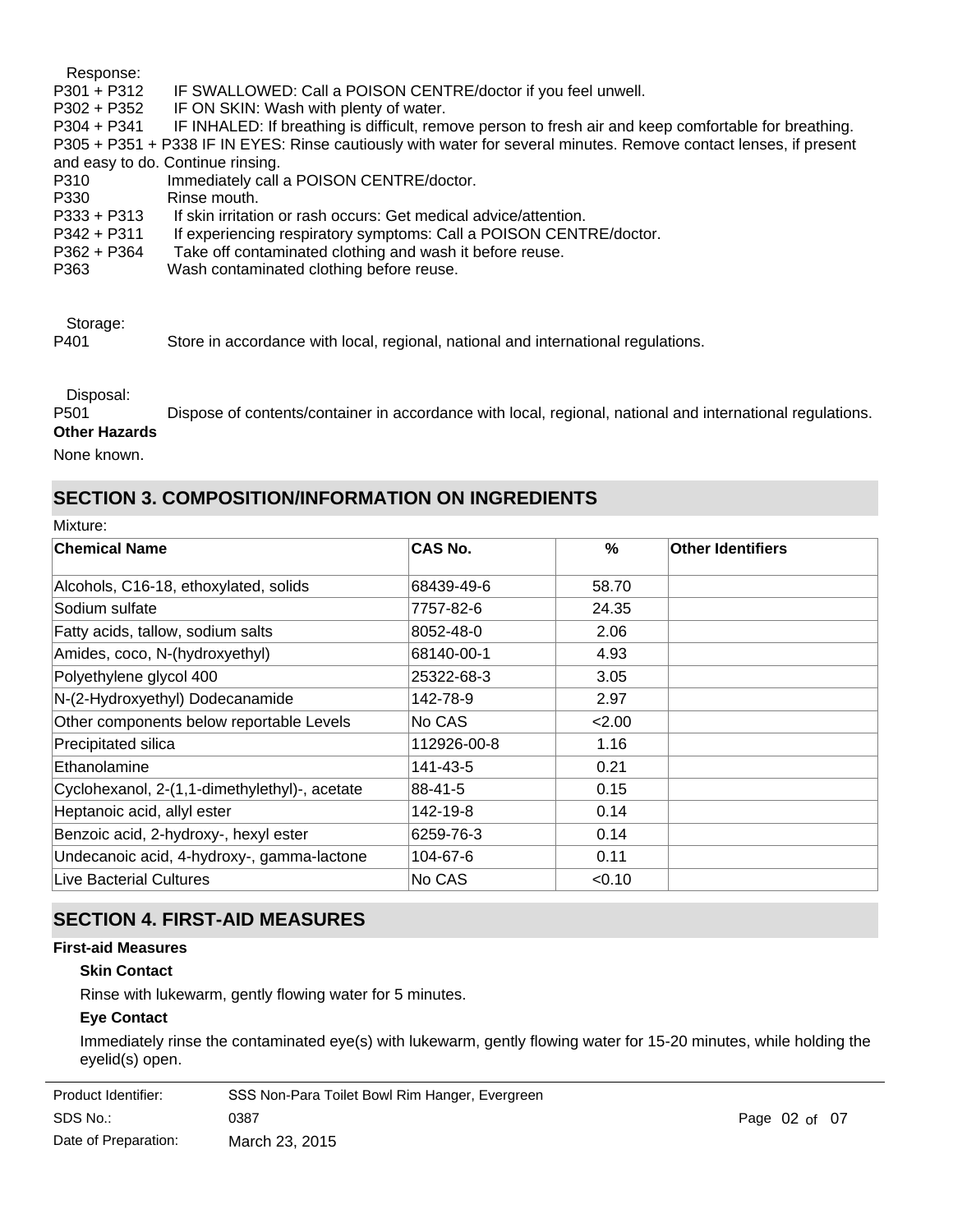### **Ingestion**

Call a Poison Centre or doctor if you feel unwell or are concerned.

#### **Most Important Symptoms and Effects, Acute and Delayed**

**Immediate Medical Attention and Special Treatment** If on skin: May cause mild irritation. If in eyes: May cause mild irritation. If swallowed: Symptoms may include nausea, vomiting, stomach cramps and diarrhea.

#### **Special Instructions**

Not applicable.

### **Medical Conditions Aggravated by Exposure**

None known.

### **SECTION 5. FIRE-FIGHTING MEASURES**

### **Extinguishing Media**

### **Suitable Extinguishing Media**

Not combustible. Use extinguishing agent suitable for surrounding fire.

### **Unsuitable Extinguishing Media**

None known.

### **Specific Hazards Arising from the Chemical**

Does not burn. This product presents no unusual hazards in a fire situation. Very toxic carbon monoxide, carbon dioxide.

### **Special Protective Equipment and Precautions for Fire-fighters**

#### No special precautions are necessary.

See Skin Protection in Section 8 (Exposure Controls/Personal Protection) for advice on suitable chemical protective materials.

# **SECTION 6. ACCIDENTAL RELEASE MEASURES**

### **Personal Precautions, Protective Equipment, and Emergency Procedures**

No special precautions are necessary.

### **Environmental Precautions**

It is good practice to prevent releases into the environment.

#### **Methods and Materials for Containment and Cleaning Up**

No special clean-up methods are necessary.

### **SECTION 7. HANDLING AND STORAGE**

#### **Precautions for Safe Handling**

No special handling precautions are necessary.

No special precautions are necessary.

# **Conditions for Safe Storage**

Store in an area that is: temperature-controlled, dry.

### **SECTION 8. EXPOSURE CONTROLS/PERSONAL PROTECTION**

| Product Identifier:  | SSS Non-Para Toilet Bowl Rim Hanger, Evergreen |
|----------------------|------------------------------------------------|
| SDS No.:             | 0387                                           |
| Date of Preparation: | March 23, 2015                                 |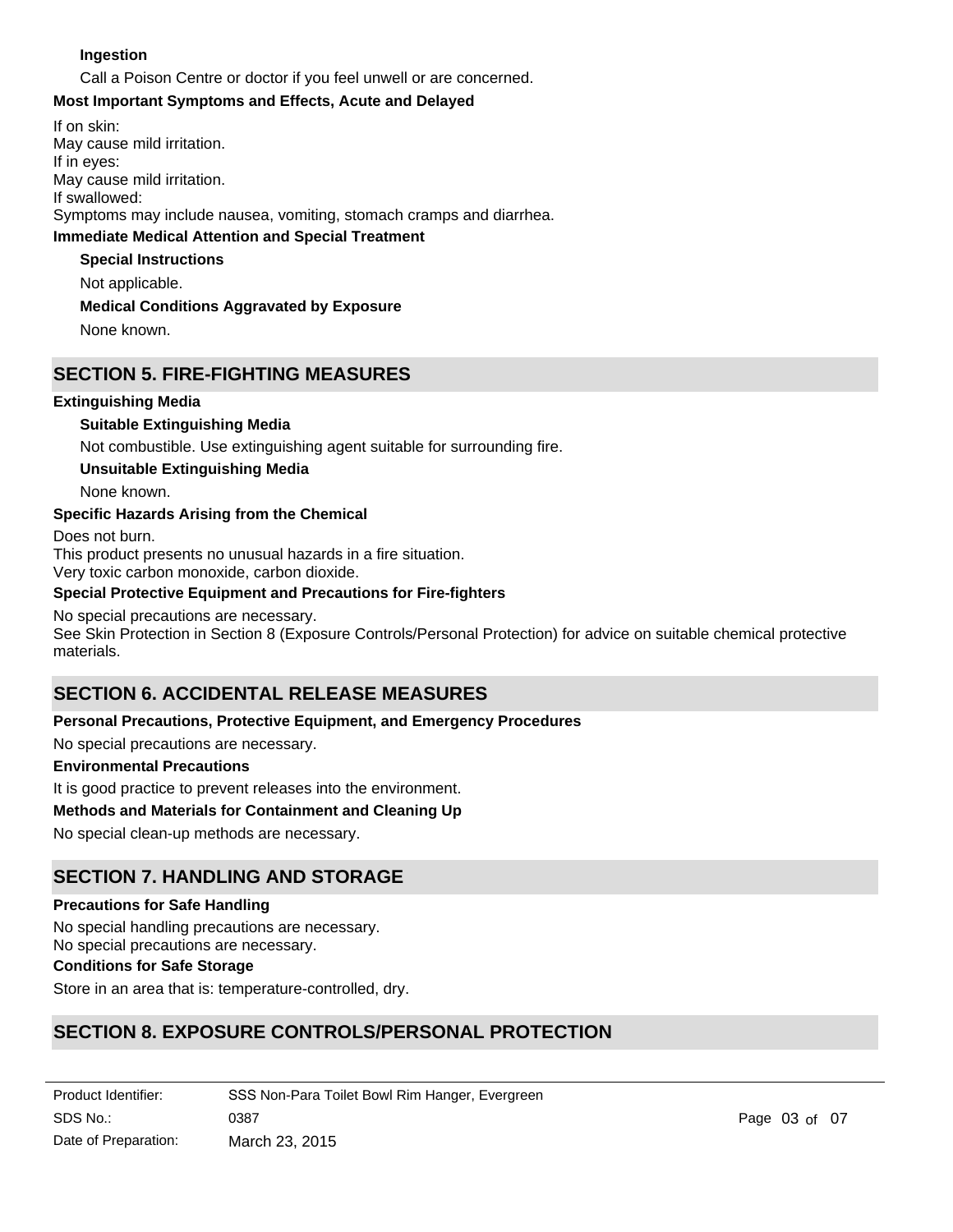#### **Control Parameters**

|                      | <b>ACGIH TLV®</b>  |             | <b>OSHA PEL</b>     |                | <b>AIHA WEEL</b> |            |
|----------------------|--------------------|-------------|---------------------|----------------|------------------|------------|
| <b>Chemical Name</b> | <b>TWA</b>         | <b>STEL</b> | <b>TWA</b>          | <b>Ceiling</b> | 8-hr TWA         | <b>TWA</b> |
| Precipitated silica  | $3 \text{ mg/m}$ 3 |             | $ 5 \text{ mg/m}$ 3 |                |                  |            |

ACGIH® = American Conference of Governmental Industrial Hygienists. TWA = Time-Weighted Average. OSHA = US Occupational Safety and Health Administration.

### **Appropriate Engineering Controls**

The hazard potential of this product is relatively low. General ventilation is usually adequate.

### **Individual Protection Measures**

### **Eye/Face Protection**

Not required but it is good practice to wear safety glasses or chemical safety goggles.

**Skin Protection**

Not required, if used as directed.

**Respiratory Protection**

Not normally required if product is used as directed.

### **SECTION 9. PHYSICAL AND CHEMICAL PROPERTIES**

| <b>Basic Physical and Chemical Properties</b>                |                                                          |
|--------------------------------------------------------------|----------------------------------------------------------|
| Appearance                                                   | Blue. Particle Size: Not available                       |
| Odour                                                        | Fragrant (Fragrance)                                     |
| <b>Odour Threshold</b>                                       | Not available                                            |
| рH                                                           | Not available                                            |
| <b>Melting Point/Freezing Point</b>                          | Not available (melting); Not available (freezing)        |
| <b>Initial Boiling Point/Range</b>                           | Not available                                            |
| <b>Flash Point</b>                                           | Not applicable                                           |
| <b>Evaporation Rate</b>                                      | Not applicable                                           |
| Flammability (solid, gas)                                    | Not available                                            |
| <b>Upper/Lower Flammability or</b><br><b>Explosive Limit</b> | Not applicable (upper); Not applicable (lower)           |
| <b>Vapour Pressure</b>                                       | Not available                                            |
| Vapour Density (air = 1)                                     | Not available                                            |
| Relative Density (water $= 1$ )                              | $>$ 1 at 20 °C                                           |
| <b>Solubility</b>                                            | Not available in water; Not available (in other liquids) |
| <b>Partition Coefficient,</b><br>n-Octanol/Water (Log Kow)   | Not available                                            |
| <b>Auto-ignition Temperature</b>                             | Not available                                            |
| <b>Decomposition Temperature</b>                             | Not available                                            |
| <b>Viscosity</b>                                             | Not applicable (kinematic)                               |
| <b>Other Information</b>                                     |                                                          |
| <b>Physical State</b>                                        | Solid                                                    |
| <b>Molecular Formula</b>                                     | Not applicable                                           |
| <b>Molecular Weight</b>                                      | Not applicable                                           |
| <b>Bulk Density</b>                                          | Not available                                            |
| <b>Surface Tension</b>                                       | Not applicable                                           |
| <b>Critical Temperature</b>                                  | Not available                                            |
| <b>Electrical Conductivity</b>                               | Not available                                            |

**Product Identifier:** SDS No.: Date of Preparation: 0387 Page 04 of 07 March 23, 2015 SSS Non-Para Toilet Bowl Rim Hanger, Evergreen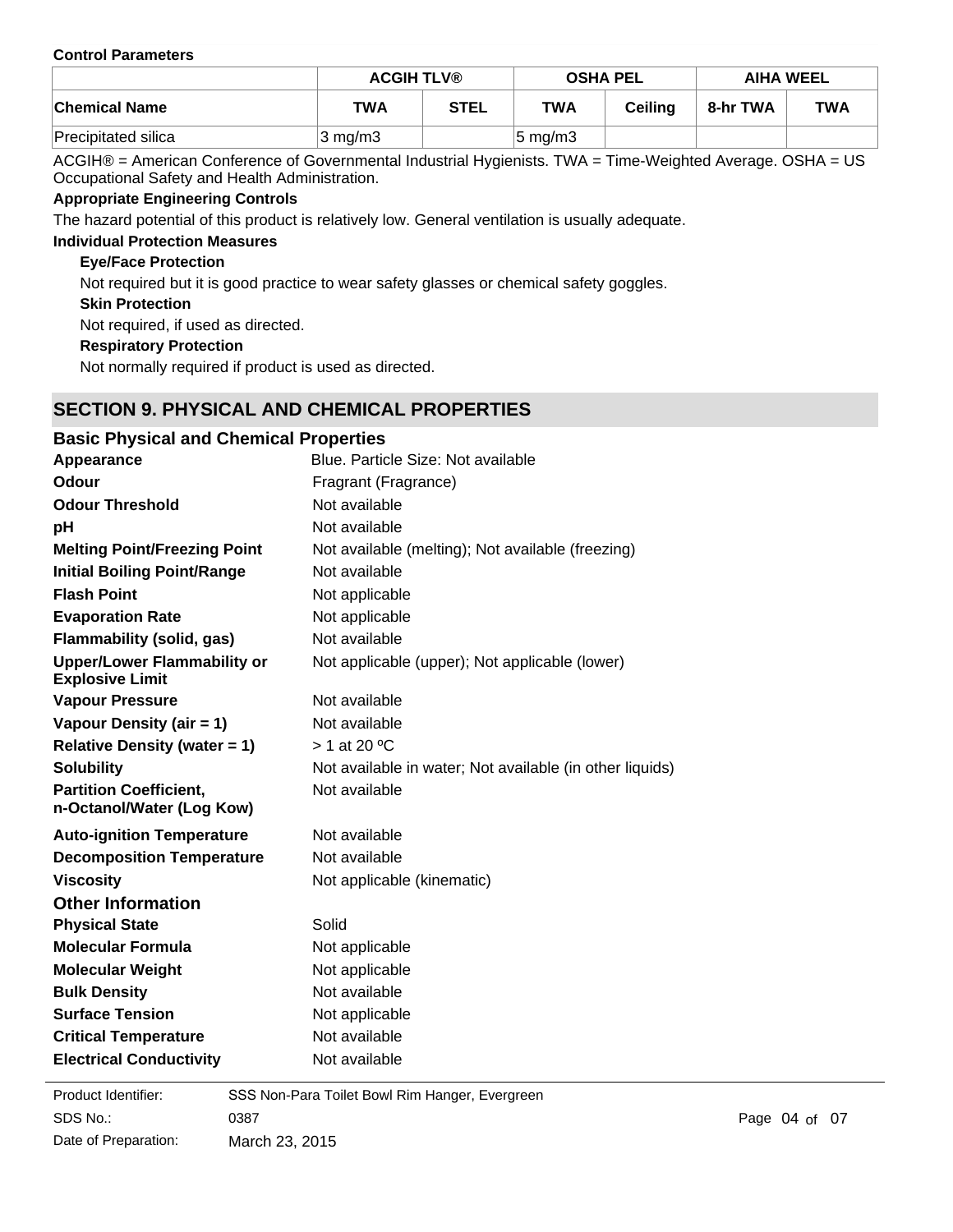### **SECTION 10. STABILITY AND REACTIVITY**

**Chemical Stability** Normally stable. **Conditions to Avoid** None known. **Incompatible Materials** None known. **Hazardous Decomposition Products** None known. **Possibility of Hazardous Reactions** None known. **Reactivity** None known.

### **SECTION 11. TOXICOLOGICAL INFORMATION**

### **Likely Routes of Exposure**

Skin contact; eye contact; ingestion.

#### **Acute Toxicity**

| <b>Chemical Name</b>                                             | <b>LC50</b>                                                         | LD50 (oral)         | LD50 (dermal)           |
|------------------------------------------------------------------|---------------------------------------------------------------------|---------------------|-------------------------|
| Sodium sulfate                                                   |                                                                     | 5989 mg/kg (mouse)  |                         |
| Precipitated silica                                              |                                                                     | > 10000 mg/kg (rat) | $>$ 5000 mg/kg (rabbit) |
| <b>Skin Corrosion/Irritation</b>                                 |                                                                     |                     |                         |
| There is limited evidence of mild irritation.                    |                                                                     |                     |                         |
| <b>Serious Eye Damage/Irritation</b>                             |                                                                     |                     |                         |
| There is limited evidence of mild irritation.                    |                                                                     |                     |                         |
| <b>STOT (Specific Target Organ Toxicity) - Single Exposure</b>   |                                                                     |                     |                         |
| <b>Inhalation</b>                                                |                                                                     |                     |                         |
| No information was located.                                      |                                                                     |                     |                         |
| <b>Skin Absorption</b>                                           |                                                                     |                     |                         |
| No information was located.                                      |                                                                     |                     |                         |
| Ingestion                                                        |                                                                     |                     |                         |
| No information was located.                                      | Symptoms may include nausea, vomiting, stomach cramps and diarrhea. |                     |                         |
| <b>Aspiration Hazard</b>                                         |                                                                     |                     |                         |
| No information was located.                                      |                                                                     |                     |                         |
| <b>STOT (Specific Target Organ Toxicity) - Repeated Exposure</b> |                                                                     |                     |                         |
| No information was located.                                      |                                                                     |                     |                         |
| <b>Respiratory and/or Skin Sensitization</b>                     |                                                                     |                     |                         |
| No information was located.                                      |                                                                     |                     |                         |
| Carcinogenicity                                                  |                                                                     |                     |                         |
|                                                                  |                                                                     |                     |                         |

SDS No.: Date of Preparation: 0387 Page 05 of 07 March 23, 2015 Product Identifier: SSS Non-Para Toilet Bowl Rim Hanger, Evergreen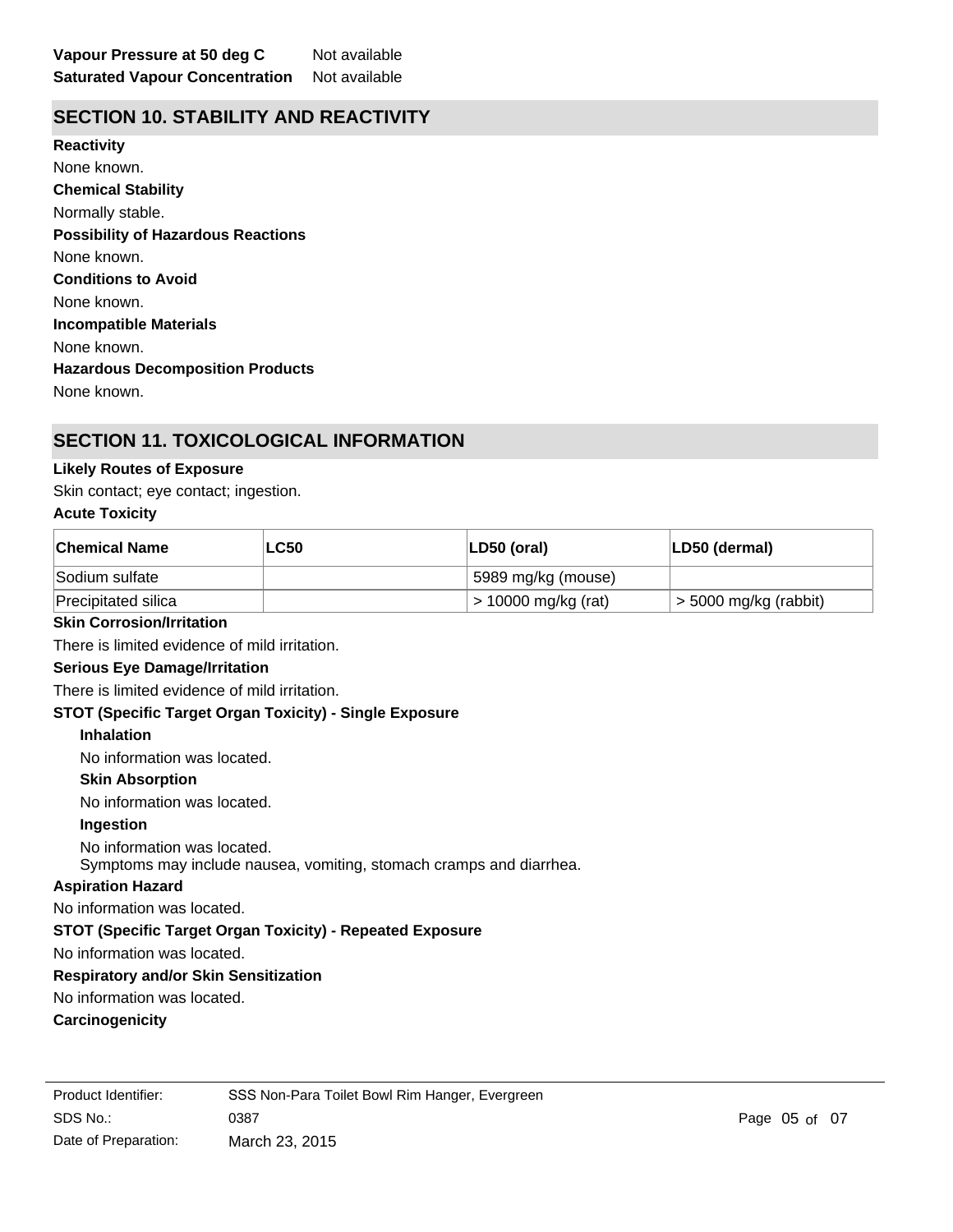Not specifically listed. No information was located.

**Development of Offspring** No information was located. **Reproductive Toxicity** No information was located. **Germ Cell Mutagenicity** No information was located. **Interactive Effects** No information was located. **Sexual Function and Fertility Effects on or via Lactation** No information was located.

# **SECTION 12. ECOLOGICAL INFORMATION**

No information was located. No information was located. Environmental information was not located. No information was located. **Persistence and Degradability Mobility in Soil Bioaccumulative Potential**

# **SECTION 13. DISPOSAL CONSIDERATIONS**

### **Disposal Methods**

Contact local environmental authorities for approved disposal or recycling methods in your jurisdiction.

### **SECTION 14. TRANSPORT INFORMATION**

Not regulated under Canadian TDG Regulations. Not regulated under US DOT Regulations.

**Special Precautions for User** Not applicable **Transport in Bulk According to Annex II of MARPOL 73/78 and the IBC Code**

Not applicable

### **SECTION 15. REGULATORY INFORMATION**

### **Safety, Health and Environmental Regulations**

**Canada**

**WHMIS Classification**



D2B - Toxic

This product has been classified in accordance with the hazard criteria of the Controlled Products Regulations and the SDS contains all of the information required by the Controlled Products Regulations.

SDS No.: 0387 Page of 0706 Product Identifier SSS Non Para Toilet Bowl Rim Hanger, Evergreen

Date of Preparation: March 23, 2015